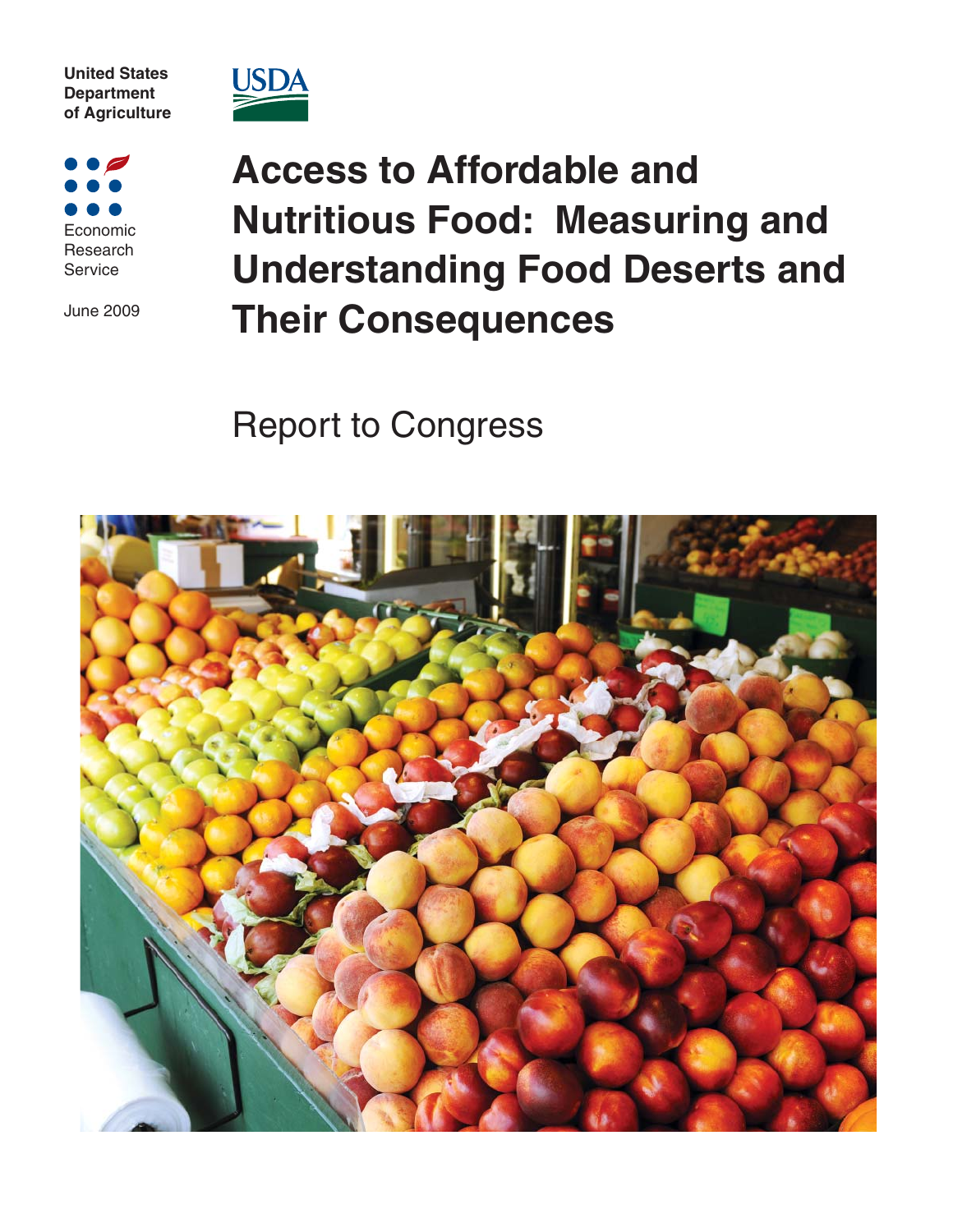This report was prepared by the Economic Research Service (ERS), the Food and Nutrition Service (FNS), and the Cooperative State Research, Education, and Extension Service (CSREES) of the U.S. Department of Agriculture under the direction of Michele Ver Ploeg of ERS. Contributors include Vince Breneman, Tracey Farrigan, Karen Hamrick, David Hopkins, Phil Kaufman, Biing-Hwan Lin, Mark Nord, Travis Smith, and Ryan Williams of ERS; Kelly Kinnison, Carol Olander, and Anita Singh of FNS; Elizabeth Tuckermanty of CSREES; Rachel Krantz-Kent and Curtis Polen of the Bureau of Labor Statistics; and Howard McGowan and Stella Kim of the U.S. Census Bureau.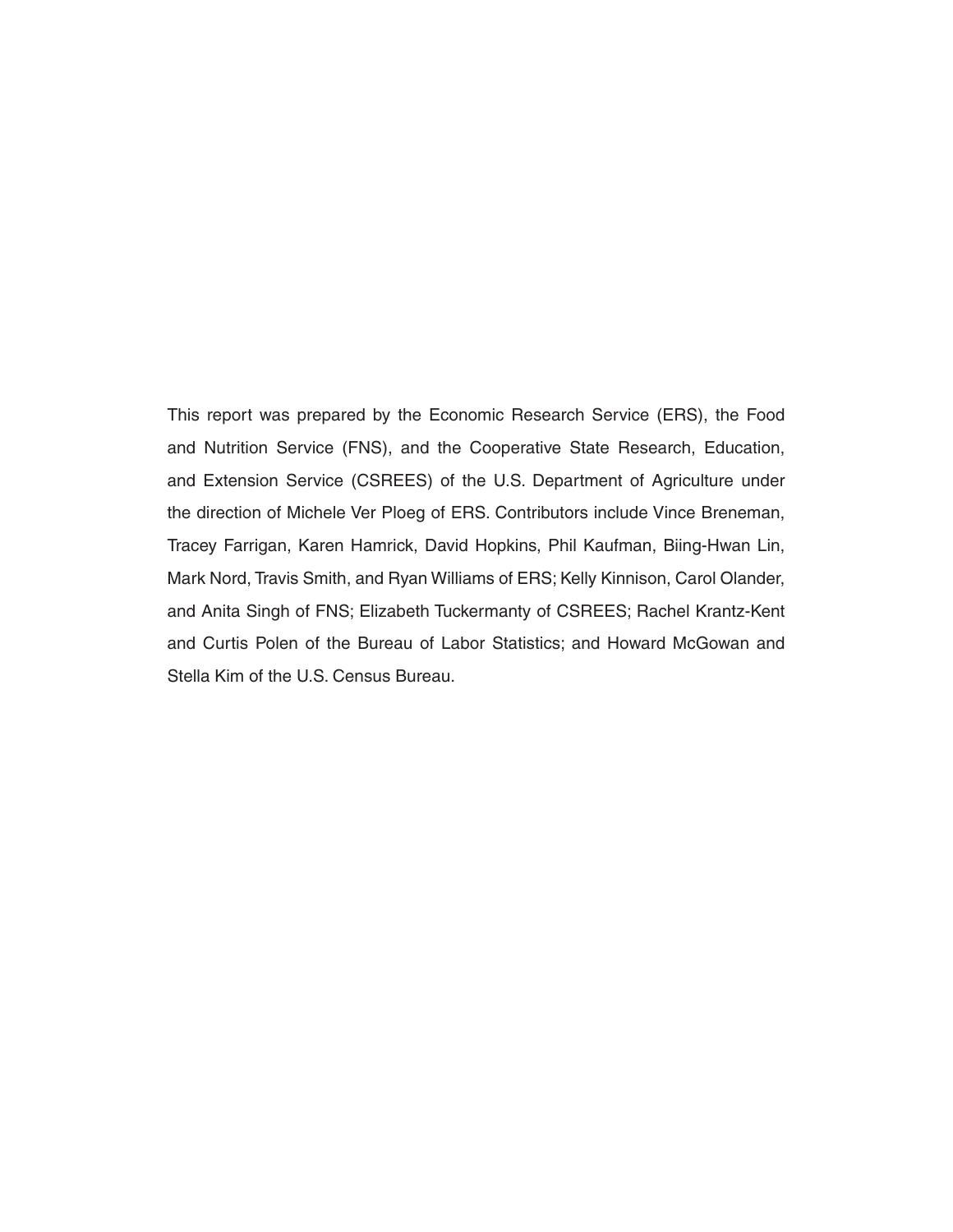

**United States Department of Agriculture**

# **Report to Congress**

# **Access to Affordable and Nutritious Food**

## **Measuring and Understanding Food Deserts and Their Consequences**

## **June 2009**

### **Abstract**

The Food, Conservation, and Energy Act of 2008 directed the U.S. Department of Agriculture to conduct a 1-year study to assess the extent of areas with limited access to affordable and nutritious food, identify characteristics and causes of such areas, consider how limited access affects local populations, and outline recommendations to address the problem. This report presents the findings of the study, which include results from two conferences of national and international authorities on food deserts and a set of commissioned research studies done in cooperation with the National Poverty Center at the University of Michigan. It also includes reviews of existing literature, a national-level assessment of access to supermarkets and large grocery stores, analysis of the economic and public health effects of limited access, and a discussion of existing policy interventions. The study uses a variety of analytical methods and data to assess the extent of limited access to affordable and nutritious food and characteristics of areas with limited access. Overall, findings show that a small percentage of consumers are constrained in their ability to access affordable nutritious food because they live far from a supermarket or large grocery store and do not have easy access to transportation. Urban core areas with limited food access are characterized by higher levels of racial segregation and greater income inequality. In small-town and rural areas with limited food access, the lack of transportation infrastructure is the most defining characteristic. Existing data and research are insufficient to conclusively determine whether areas with limited access have *inadequate* access.

#### **Acknowledgments**

This report was prepared by the Economic Research Service (ERS), the Food and Nutrition Service (FNS), and the Cooperative State Research, Education, and Extension Service (CSREES) of the U.S. Department of Agriculture under the direction of Michele Ver Ploeg of ERS. Contributors include Vince Breneman, Tracey Farrigan, Karen Hamrick, David Hopkins, Phil Kaufman, Biing-Hwan Lin, Mark Nord, Travis Smith, and Ryan Williams of ERS; Kelly Kinnison, Carol Olander, and Anita Singh of FNS; Elizabeth Tuckermanty of CSREES; Rachel Krantz-Kent and Curtis Polen of the Bureau of Labor Statistics; and Howard McGowan and Stella Kim of the U.S. Census Bureau.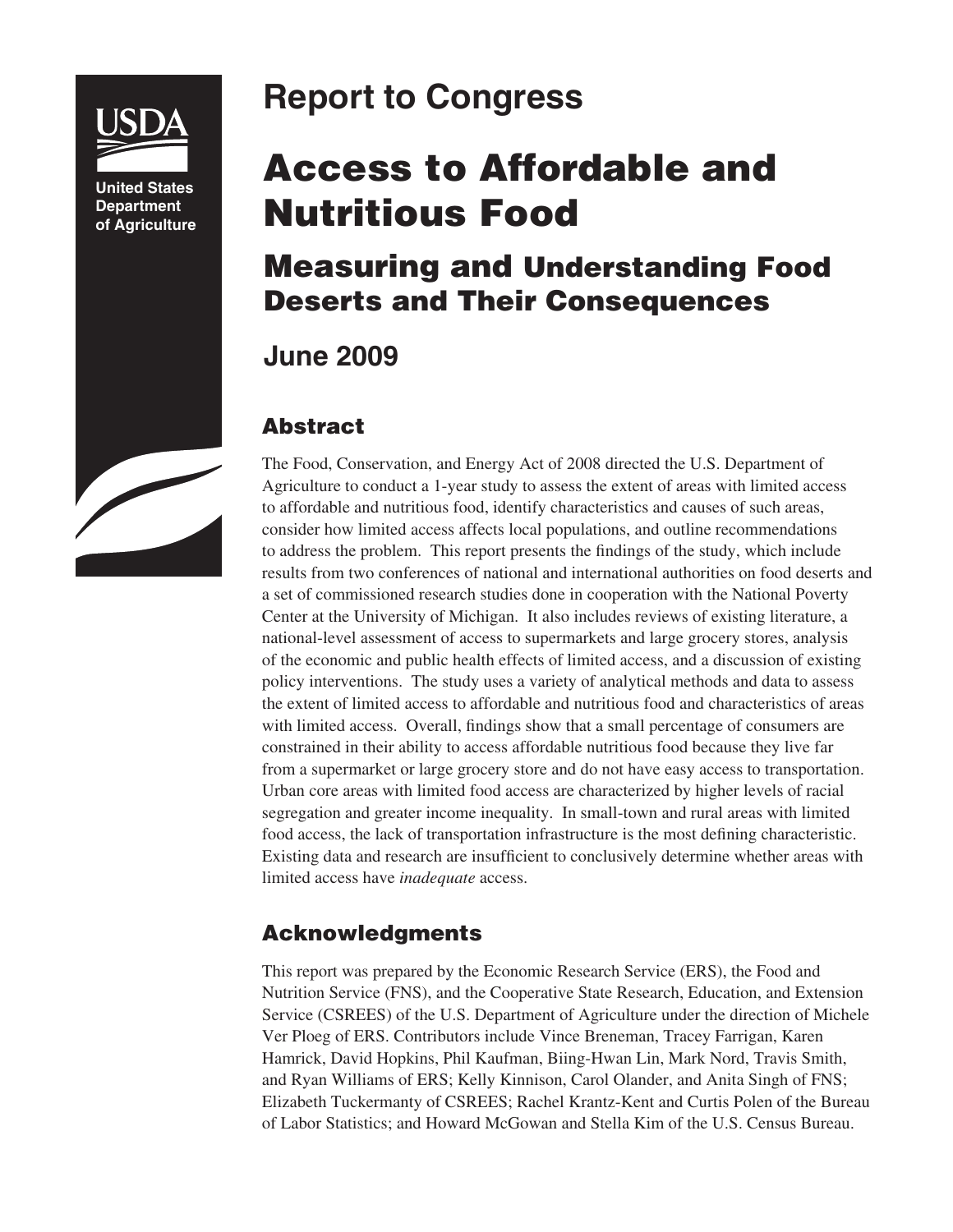## **Contents**

| Summary    |                                                                                             |
|------------|---------------------------------------------------------------------------------------------|
| Chapter 1  |                                                                                             |
| Chapter 2  | The Extent of Limited Food Access                                                           |
| Chapter 3  | The Interaction of Neighborhood<br>and Household Characteristics in Explaining              |
| Chapter 4  | Food Access and Its Relationship to Diet                                                    |
| Chapter 5  | Food Access and Its Relationship to Food Choice61                                           |
| Chapter 6  | The Economics of Supermarket and                                                            |
| Chapter 7  |                                                                                             |
| Chapter 8  |                                                                                             |
| Chapter 9  |                                                                                             |
| Appendix A | Access to Affordable and Nutritious Food:<br>Understanding Food Deserts Workshop Agenda 123 |
| Appendix B | Measures of Access Used in Food Desert                                                      |
| Appendix C | Methods and Supporting Tables and Figures<br>for Measuring the Extent of Limited Access in  |
| Appendix D | <b>Examples of Community Food Projects</b>                                                  |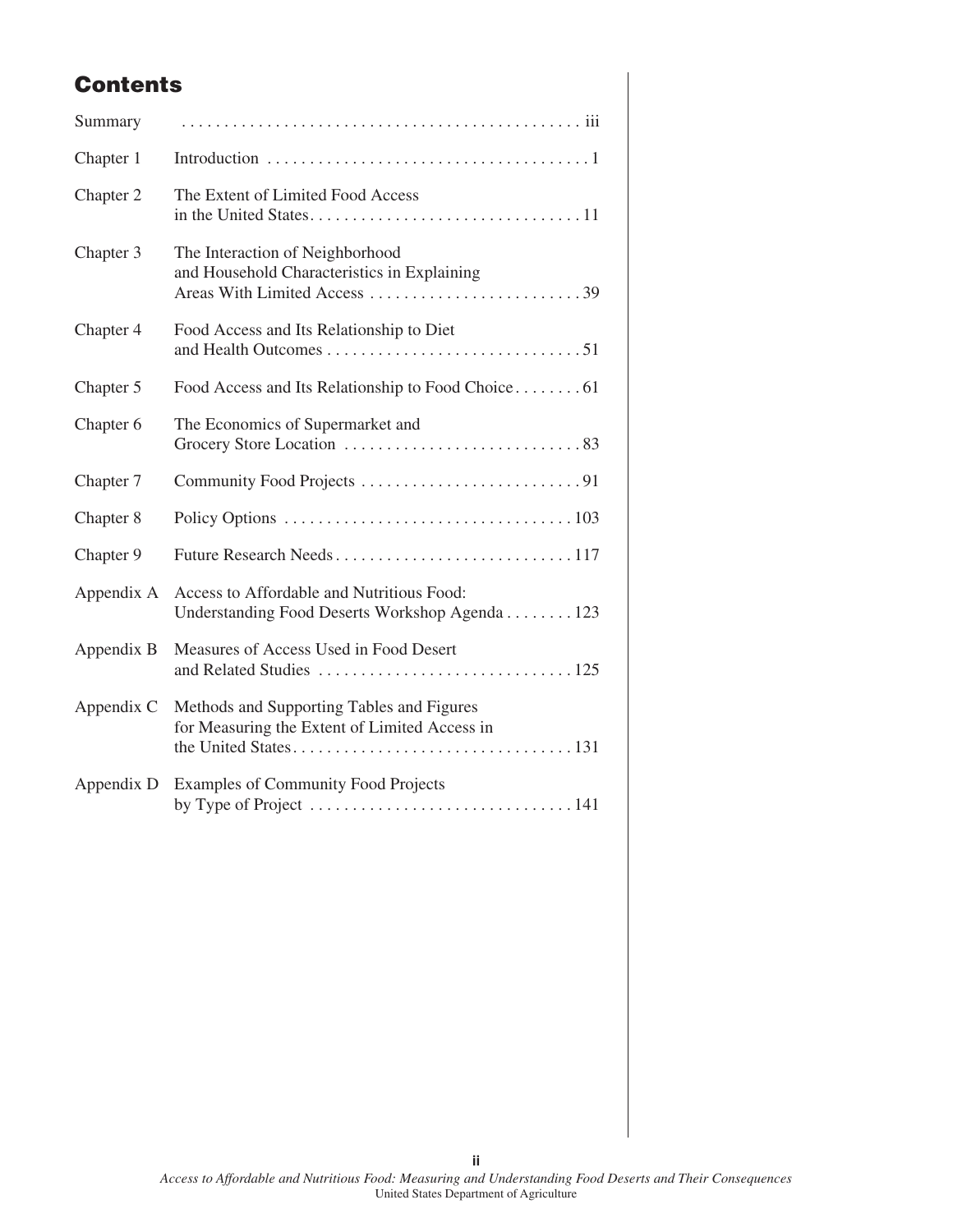### **Summary**

Increases in obesity and diet-related diseases are major public health problems. These problems may be worse in some U.S. communities because access to affordable and nutritious foods is difficult. Previous studies suggest that some areas and households have easier access to fast food restaurants and convenience stores but limited access to supermarkets. Limited access to nutritious food and relatively easier access to less nutritious food may be linked to poor diets and, ultimately, to obesity and diet-related diseases. Congress, in the Food, Conservation, and Energy Act of 2008, directed the U.S. Department of Agriculture (USDA) to conduct a 1-year study to assess the extent of the problem of limited access, identify characteristics and causes, consider the effects of limited access on local populations, and outline recommendations to address the problem.

This report presents the findings of the study, which include results from two conferences of national and international authorities on food deserts and a set of commissioned research studies done in cooperation with the National Poverty Center at the University of Michigan. It also includes reviews of existing literature, a national-level assessment of access to supermarkets and large grocery stores, analysis of the economic and public health effects of limited access, and a discussion of existing policy interventions. A variety of analytical methods and data are used to assess the extent of limited access to affordable and nutritious food and characteristics of areas with limited access.

#### *Findings*

*Access to a supermarket or large grocery store is a problem for a small percentage of households.* Results indicate that some consumers are constrained in their ability to access affordable nutritious food because they live far from a supermarket or large grocery store and do not have easy access to transportation. Three pieces of evidence corroborate this conclusion:

- Of all households in the United States, 2.3 million, or 2.2 percent, live more than a mile from a supermarket and do not have access to a vehicle. An additional 3.4 million households, or 3.2 percent of all households, live between one-half to 1 mile and do not have access to a vehicle.
- Area-based measures of access show that 23.5 million people live in low-income areas (areas where more than 40 percent of the population has income at or below 200 percent of Federal poverty thresholds) that are more than 1 mile from a supermarket or large grocery store. However, not all of these 23.5 million people have low income. If estimates are restricted to consider only low-income people in low-income areas, then 11.5 million people, or 4.1 percent of the total U.S. population, live in low-income areas more than 1 mile from a supermarket.
- Data on time use and travel mode show that people living in low-income areas with limited access spend significantly more time (19.5 minutes) traveling to a grocery store than the national average (15 minutes). However, 93 percent of those who live in low-income areas with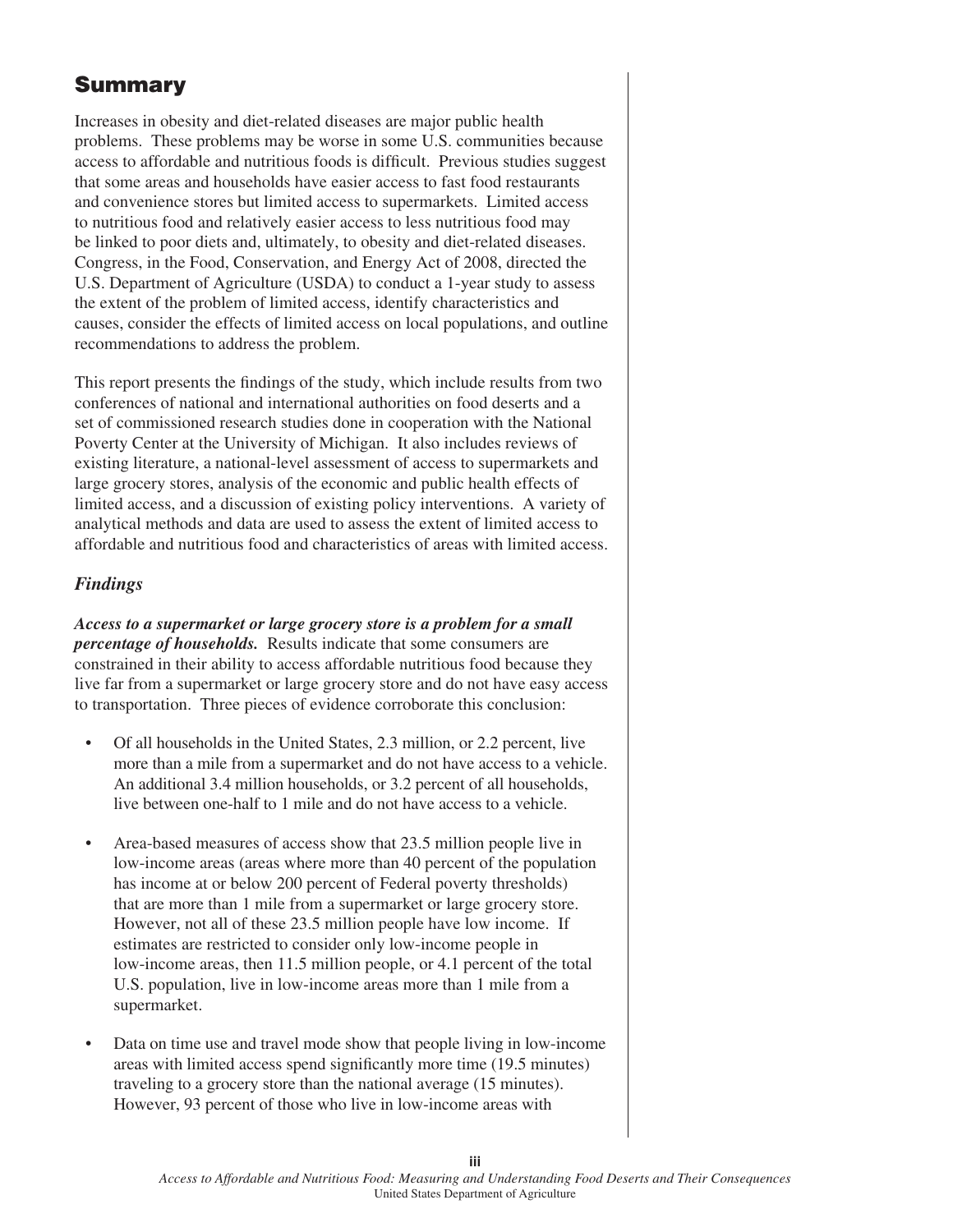limited access traveled to the grocery store in a vehicle they or another household member drove.

These distance and time-based measures are national estimates that do not consider differences between rural and urban areas in terms of distance, travel patterns, and retail market coverage.

Urban core areas with limited food access are characterized by higher levels of racial segregation and greater income inequality. In small-town and rural areas with limited food access, the lack of transportation infrastructure is the most defining characteristic.

These area- or distance-based results are in line with a nationally representative survey of U.S. households conducted in 2001. Responses to direct questions about food access show that nearly 6 percent of all U.S. households did not always have the food they wanted or needed because of access-related problems. More than half of these households also lacked enough money for food. It is unclear whether food access or income constraints were relatively greater barriers for these households.

#### *Supermarkets and large grocery stores have lower prices than smaller*

*stores.* A key concern for people who live in areas with limited access is that they rely on small grocery or convenience stores that may not carry all the foods needed for a healthy diet and that may offer these foods and other food at higher prices. This report examines whether prices of similar foods vary across retail outlet types and whether the prices actually paid by consumers vary across income levels. These analyses use proprietary household-level data that contain information on food items purchased by approximately 40,000 demographically representative households across the United States. Results from these analyses show that when consumers shop at convenience stores, prices paid for similar goods are, on average, higher than at supermarkets.

*Low-income households shop where food prices are lower, when they can.* Findings also show that food purchases at convenience stores make up a small portion of total food expenditures (2 to 3 percent) for low-income consumers. Low- and middle-income households are more likely to purchase food at supercenters, where prices are lower. Administrative data on SNAP benefit redemptions from 2008 show that 86 percent of SNAP benefits were redeemed at supermarkets or large grocery stores. Research that considers the prices paid for the same food across household income levels indicates that while some of the very poorest households—those earning less than \$8,000 per year—may pay between 0.5 percent and 1.3 percent more for their groceries than households earning slightly more, households earning between \$8,000 and \$30,000 tend to pay the lowest prices for groceries, whereas higher income households pay significantly higher prices.

The study also examined food shopping behavior and the types of food purchased for SNAP participants and other low-income households. Data from the 1996/1997 NFSPS show that SNAP participants were, on average, 1.8 miles from the nearest supermarket. However, the average number of miles both SNAP participants and eligible nonparticipants traveled to the store most often used was 4.9 miles. These same data show that SNAP

**iv**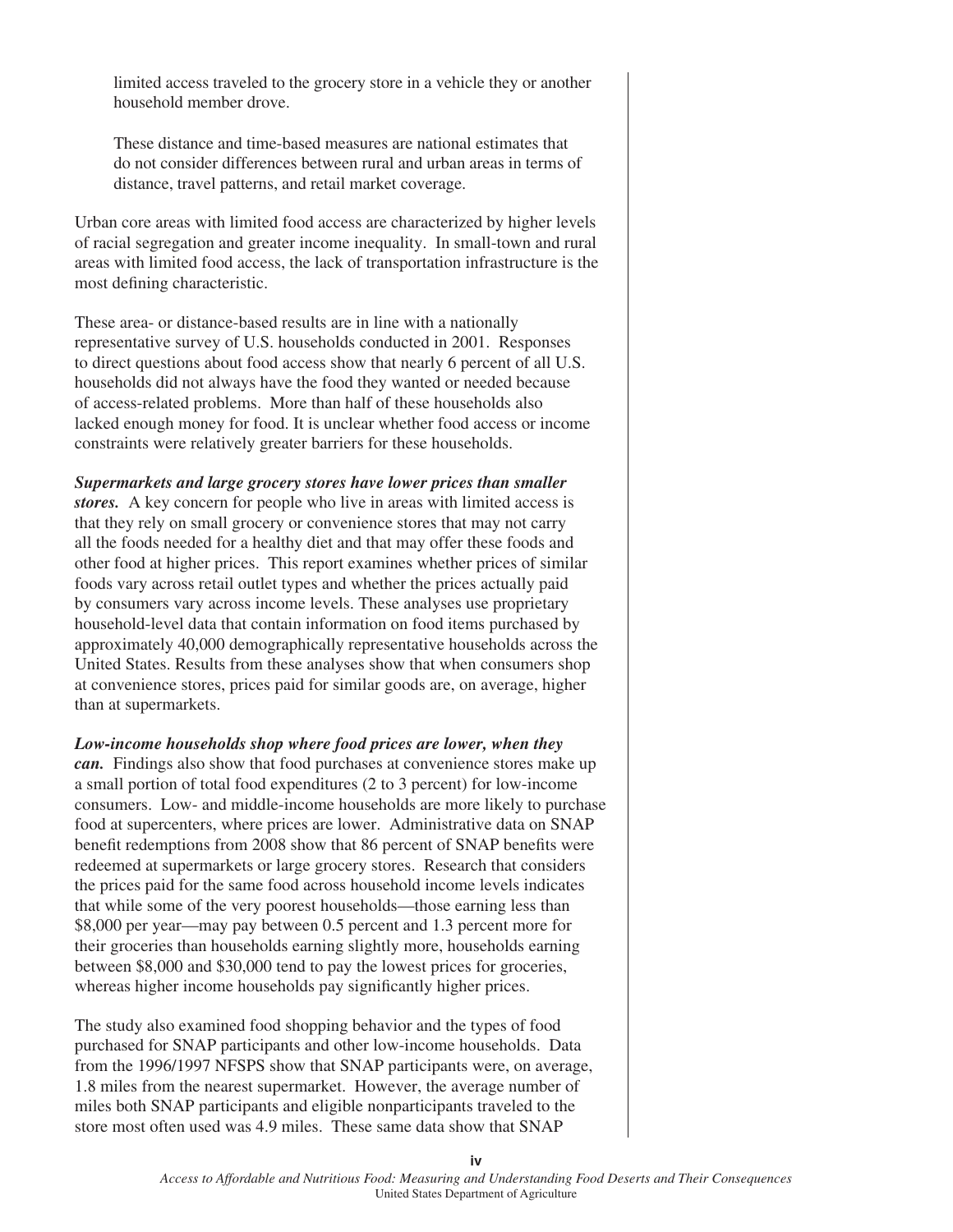participants who did not shop at supermarkets purchased less noncanned fruit, noncanned vegetables, and milk than SNAP participants who shopped frequently at a supermarket.

*Easy access to all food, rather than lack of access to specific healthy foods, may be a more important factor in explaining increases in obesity.* Many studies find a correlation between limited food access and lower intake of nutritious foods. Data and methods used in these studies, however, are not sufficiently robust to establish a causal link between access and nutritional outcomes. That is, other explanations cannot be eliminated as the cause of lower intake. A few studies have examined food intake before and after healthy food options become available (either within existing stores or because new stores opened). The findings are mixed—some show a small but positive increase in consumption of fruits and vegetables, while others show no effect.

The causal pathways linking limited access to nutritious food to measures of overweight like Body Mass Index (BMI) and obesity are not well understood. Several studies find that proximity of fast food restaurants and supermarkets are correlated with BMI and obesity. But increased consumption of such healthy foods as fruits and vegetables, low-fat milk, or whole grains does not necessarily lead to lower BMI. Consumers may not substitute away from less healthy foods when they increase their consumption of healthy foods. Easy access to all food, rather than lack of access to specific healthy foods, may be a more important factor in explaining increases in BMI and obesity.

*Understanding the market conditions that contribute to differences in access to food is critical to the design of policy interventions that may be effective in reducing access limitations.* Access to affordable and nutritious food depends on supply (availability) and consumer demand. Consumer behavior, preferences, and other factors related to the demand for some foods may account for differences in the types of foods offered across different areas. Food retailer behavior and supply-side issues such as higher costs to developing stores in underserved areas may also explain variation across areas in which foods are offered and what stores offer them. If high development costs serve as a barrier to entry for supermarkets in some areas with low access, then subsidy programs or restructured zoning policies may be effective solutions. If consumer demand factors, such as inadequate knowledge of the nutritional benefits of specific foods, contribute to differences in access by reducing demand, then a public health campaign may be a preferred strategy. Several local and State-level efforts are underway that could provide the basis for a better understanding of the types of interventions that may work best.

*Food has been used as a tool for community development.* Projects such as farmers' markets, community gardens, promotion of culturally specific foods for ethnic minorities and Native Americans, local food production and promotion, youth agricultural and culinary training programs, and many other types of programs have all been implemented in a variety of settings, both urban and rural. USDA's Community Food Projects Competitive Grant program has much experience in funding and nurturing such programs.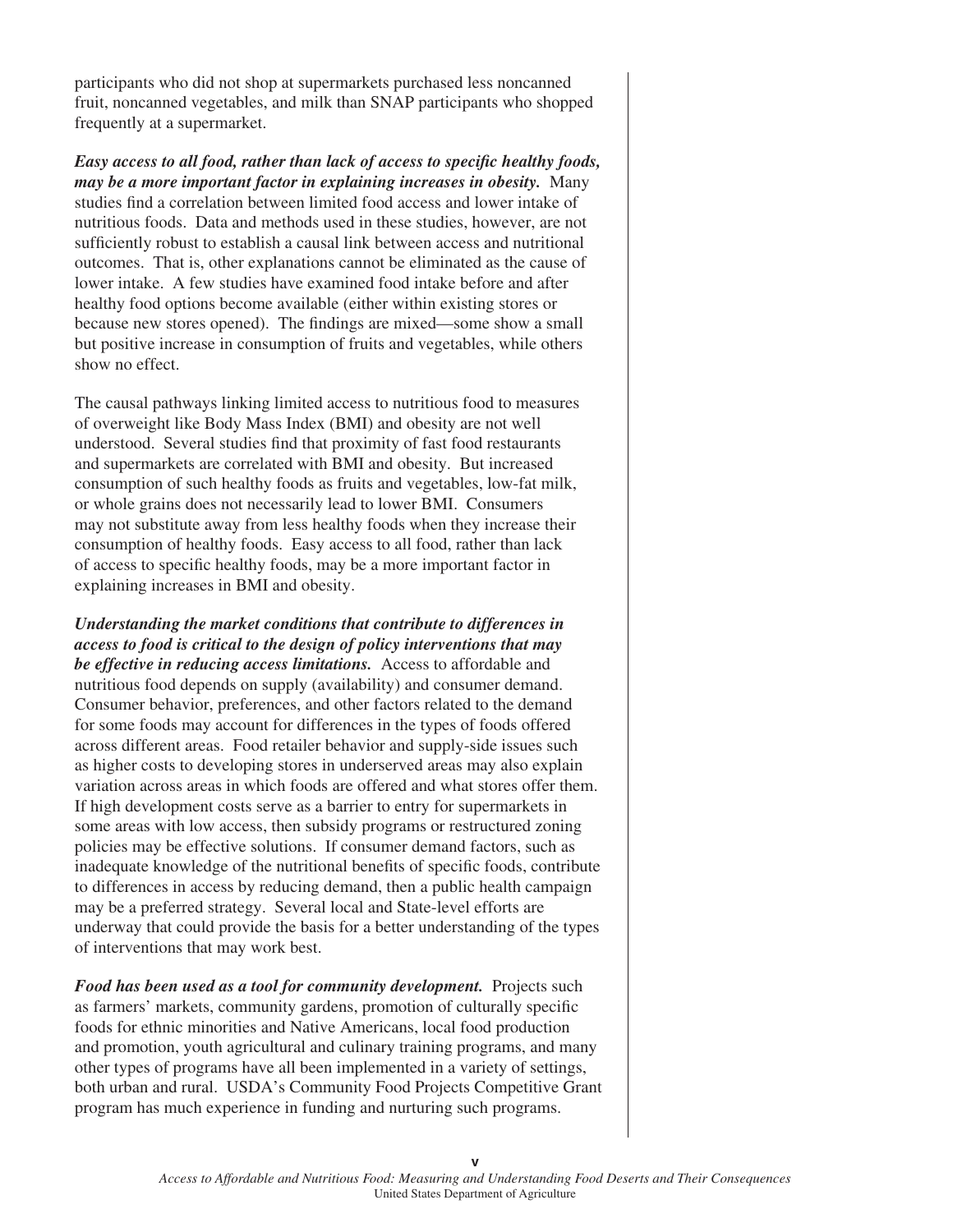**The current state of research is insufficient to conclusively determine** *whether some areas with limited access have inadequate access.* Future research should consider improved methods to measure access levels, availability, and prices of foods faced by individuals and areas. More research is needed to understand how access, availability and price affect the shopping and consumption behaviors of consumers. Data linking information on the types of foods consumers purchase and eat with measures of consumers' levels of access and the prices they face could help explain the economic consequences of food access. Studies that use improved methods and data to determine how food access affects diet, obesity, and other health outcomes are also needed to help explain the health consequences of food access.

#### *Methods*

To conduct the analysis of the extent of food deserts, a comprehensive database was developed that identified the location of supermarkets and large grocery stores within the continental United States. Food access was estimated as the distance to the nearest supermarket or large grocery store. The analysis was refined by examining households without vehicles and specific socio-demographic subpopulations drawn from the 2000 Census. Multivariate statistical analysis was applied to identify the key determinants of areas with low access to supermarkets and large grocery stores.

Research also examined national-level data on questions of household food adequacy and access from the 2001 Current Population Survey. This information was complemented with national-level data on time spent traveling to grocery stores from the 2003-07 American Time Use Survey. To consider the economic consequences of limited access, ERS also analyzed demand for certain nutritious foods for a sample of participants in the Supplemental Nutrition Assistance Program (SNAP, formerly the Food Stamp Program), using data from the National Food Stamp Program Survey (NFSPS) of 1996/1997. Variation in prices for similar foods purchased at different store types, as indicated by hedonic models and data from the 2006 Nielsen Homescan panel, was also estimated.

ERS collaborated with other agencies and institutions to complete this study. USDA's Food and Nutrition Service (FNS) compiled information on an extensive body of work examining food access for SNAP and other low-income households. USDA's Cooperative State Research, Education, and Extension Service (CSREES) provided information on the Community Foods Projects and lessons learned in the administration of the projects.

The national-level food desert analysis was complemented by a review of existing literature and the commissioning of additional studies by experts in the field. A workshop held in October 2008 convened leading experts in the study of retail food and grocery store access, key stakeholders from community development organizations, grocery retailer organizations, other government agencies, congressional members and staff, and related public interest groups. The workshop included presentations and panel discussions of such topics as defining and describing dimensions of food deserts, implications of low access for food and nutrition assistance programs,